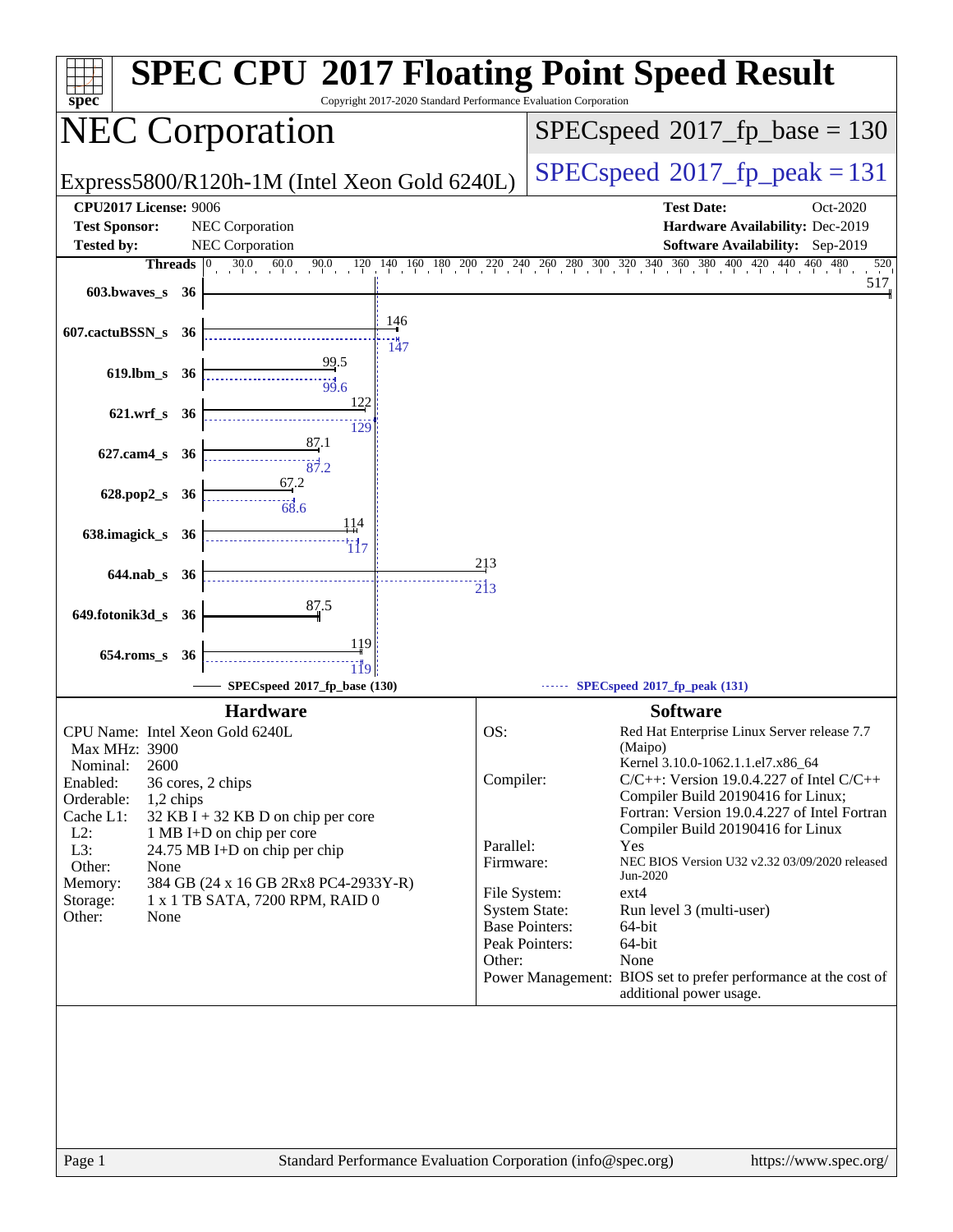

**[SPECspeed](http://www.spec.org/auto/cpu2017/Docs/result-fields.html#SPECspeed2017fpbase)[2017\\_fp\\_base =](http://www.spec.org/auto/cpu2017/Docs/result-fields.html#SPECspeed2017fpbase) 130**

**[SPECspeed](http://www.spec.org/auto/cpu2017/Docs/result-fields.html#SPECspeed2017fppeak)[2017\\_fp\\_peak =](http://www.spec.org/auto/cpu2017/Docs/result-fields.html#SPECspeed2017fppeak) 131**

Results appear in the [order in which they were run.](http://www.spec.org/auto/cpu2017/Docs/result-fields.html#RunOrder) Bold underlined text [indicates a median measurement](http://www.spec.org/auto/cpu2017/Docs/result-fields.html#Median).

[654.roms\\_s](http://www.spec.org/auto/cpu2017/Docs/benchmarks/654.roms_s.html) 36 **[132](http://www.spec.org/auto/cpu2017/Docs/result-fields.html#Median) [119](http://www.spec.org/auto/cpu2017/Docs/result-fields.html#Median)** 133 119 131 120 36 131 120 132 119 **[132](http://www.spec.org/auto/cpu2017/Docs/result-fields.html#Median) [119](http://www.spec.org/auto/cpu2017/Docs/result-fields.html#Median)**

#### **[Operating System Notes](http://www.spec.org/auto/cpu2017/Docs/result-fields.html#OperatingSystemNotes)**

Stack size set to unlimited using "ulimit -s unlimited"

#### **[Environment Variables Notes](http://www.spec.org/auto/cpu2017/Docs/result-fields.html#EnvironmentVariablesNotes)**

Environment variables set by runcpu before the start of the run: KMP\_AFFINITY = "granularity=fine,compact" LD\_LIBRARY\_PATH = "/home/cpu2017/lib/intel64" OMP\_STACKSIZE = "192M"

#### **[General Notes](http://www.spec.org/auto/cpu2017/Docs/result-fields.html#GeneralNotes)**

 Binaries compiled on a system with 1x Intel Core i9-7900X CPU + 32GB RAM memory using Redhat Enterprise Linux 7.5 Transparent Huge Pages enabled by default Prior to runcpu invocation Filesystem page cache synced and cleared with: sync; echo 3 > /proc/sys/vm/drop\_caches

 NA: The test sponsor attests, as of date of publication, that CVE-2017-5754 (Meltdown) is mitigated in the system as tested and documented. Yes: The test sponsor attests, as of date of publication, that CVE-2017-5753 (Spectre variant 1) is mitigated in the system as tested and documented. Yes: The test sponsor attests, as of date of publication, that CVE-2017-5715 (Spectre variant 2) is mitigated in the system as tested and documented.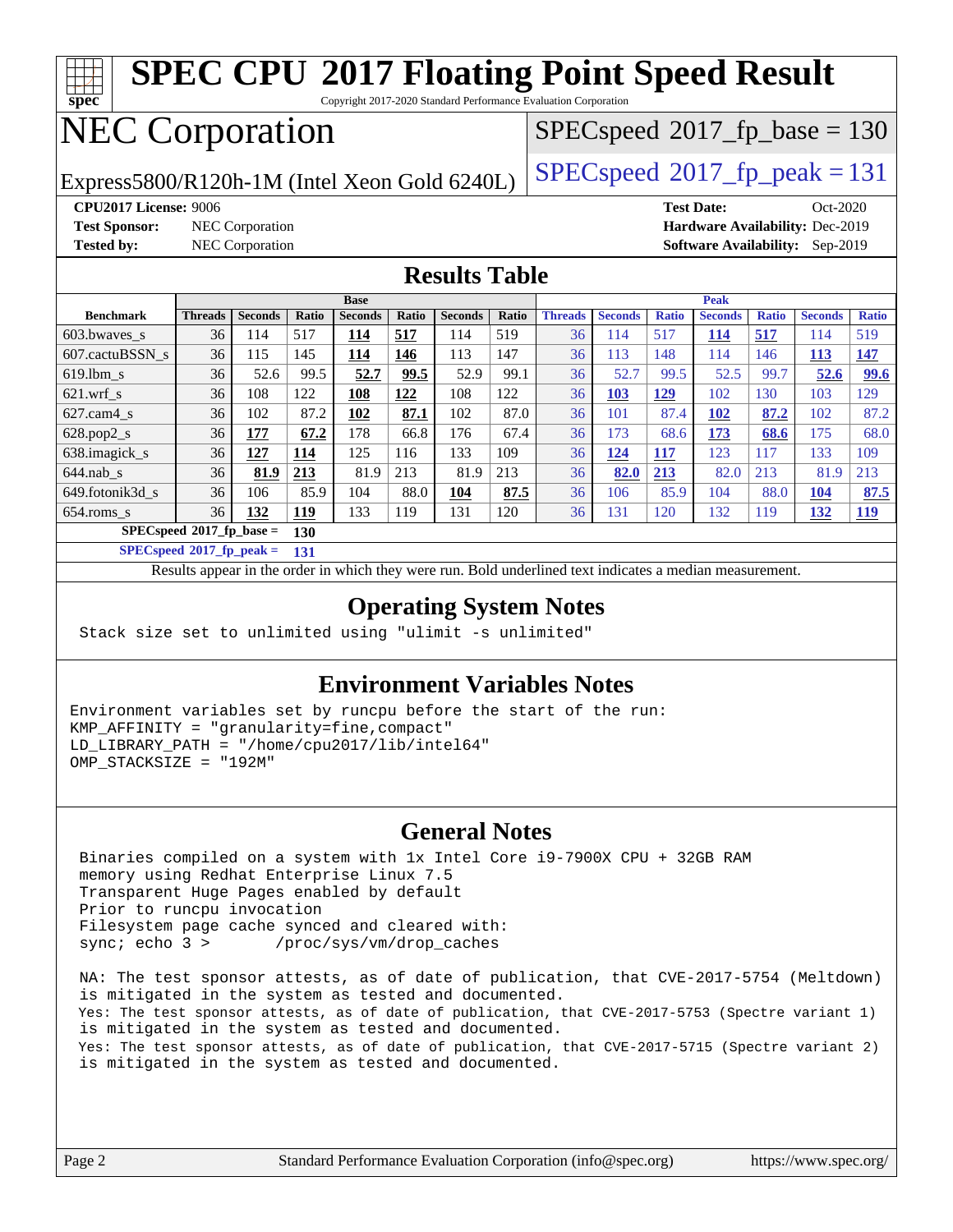| Spec                                                                                                                                                                                                                                                                                                                                                                                                                                                                                                                                                                                                                                                                                                                                                                                                                                                                                                                                                                                                                                                                                           | Copyright 2017-2020 Standard Performance Evaluation Corporation                                                                              | <b>SPEC CPU®2017 Floating Point Speed Result</b>                 |                                        |  |
|------------------------------------------------------------------------------------------------------------------------------------------------------------------------------------------------------------------------------------------------------------------------------------------------------------------------------------------------------------------------------------------------------------------------------------------------------------------------------------------------------------------------------------------------------------------------------------------------------------------------------------------------------------------------------------------------------------------------------------------------------------------------------------------------------------------------------------------------------------------------------------------------------------------------------------------------------------------------------------------------------------------------------------------------------------------------------------------------|----------------------------------------------------------------------------------------------------------------------------------------------|------------------------------------------------------------------|----------------------------------------|--|
| <b>NEC Corporation</b>                                                                                                                                                                                                                                                                                                                                                                                                                                                                                                                                                                                                                                                                                                                                                                                                                                                                                                                                                                                                                                                                         |                                                                                                                                              | $SPEC speed^{\circ}2017$ fp base = 130                           |                                        |  |
| Express5800/R120h-1M (Intel Xeon Gold 6240L)                                                                                                                                                                                                                                                                                                                                                                                                                                                                                                                                                                                                                                                                                                                                                                                                                                                                                                                                                                                                                                                   |                                                                                                                                              | $SPEC speed^{\circ}2017$ [p_peak = 131                           |                                        |  |
| CPU2017 License: 9006                                                                                                                                                                                                                                                                                                                                                                                                                                                                                                                                                                                                                                                                                                                                                                                                                                                                                                                                                                                                                                                                          |                                                                                                                                              | <b>Test Date:</b>                                                | Oct-2020                               |  |
| <b>Test Sponsor:</b><br>NEC Corporation                                                                                                                                                                                                                                                                                                                                                                                                                                                                                                                                                                                                                                                                                                                                                                                                                                                                                                                                                                                                                                                        |                                                                                                                                              |                                                                  | Hardware Availability: Dec-2019        |  |
| <b>Tested by:</b><br>NEC Corporation                                                                                                                                                                                                                                                                                                                                                                                                                                                                                                                                                                                                                                                                                                                                                                                                                                                                                                                                                                                                                                                           |                                                                                                                                              |                                                                  | <b>Software Availability:</b> Sep-2019 |  |
|                                                                                                                                                                                                                                                                                                                                                                                                                                                                                                                                                                                                                                                                                                                                                                                                                                                                                                                                                                                                                                                                                                | <b>Platform Notes</b>                                                                                                                        |                                                                  |                                        |  |
| BIOS Settings:<br>Thermal Configuration: Maximum Cooling<br>Workload Profile: General Peak Frequency Compute<br>Intel Hyper-Threading: Disabled<br>Memory Patrol Scrubbing: Disabled<br>LLC Dead Line Allocation: Disabled<br>LLC Prefetch: Enabled<br>Enhanced Processor Performance: Enabled<br>Workload Profile: Custom<br>Advanced Memory Protection: Advanced ECC Support<br>NUMA Group Size Optimization: Flat<br>Sysinfo program /home/cpu2017/bin/sysinfo<br>Rev: r6365 of 2019-08-21 295195f888a3d7edble6e46a485a0011<br>running on r120h1m Sun Oct 11 14:19:25 2020<br>SUT (System Under Test) info as seen by some common utilities.<br>For more information on this section, see<br>https://www.spec.org/cpu2017/Docs/config.html#sysinfo<br>From /proc/cpuinfo<br>model name: $Intel(R)$ Xeon $(R)$ Gold 6240L CPU @ 2.60GHz<br>"physical id"s (chips)<br>2.<br>36 "processors"<br>cores, siblings (Caution: counting these is hw and system dependent. The following<br>excerpts from /proc/cpuinfo might not be reliable. Use with caution.)<br>cpu cores : 18<br>siblings : 18 |                                                                                                                                              | physical 0: cores 0 1 2 3 4 8 9 10 11 16 17 18 19 20 24 25 26 27 |                                        |  |
| physical 1: cores 0 1 2 3 4 8 9 10 11 16 17 18 19 20 24 25 26 27<br>From 1scpu:                                                                                                                                                                                                                                                                                                                                                                                                                                                                                                                                                                                                                                                                                                                                                                                                                                                                                                                                                                                                                |                                                                                                                                              |                                                                  |                                        |  |
| Architecture:<br>$CPU$ op-mode( $s$ ):<br>Byte Order:<br>CPU(s):<br>On-line $CPU(s)$ list:<br>Thread(s) per core:<br>Core(s) per socket:<br>Socket(s):<br>NUMA node(s):<br>Vendor ID:<br>CPU family:<br>Model:<br>Model name:<br>Stepping:<br>CPU MHz:                                                                                                                                                                                                                                                                                                                                                                                                                                                                                                                                                                                                                                                                                                                                                                                                                                         | x86 64<br>$32$ -bit, $64$ -bit<br>Little Endian<br>36<br>$0 - 35$<br>$\mathbf 1$<br>18<br>2<br>2<br>GenuineIntel<br>6<br>85<br>7<br>2600.000 | $Intel(R) Xeon(R) Gold 6240L CPU @ 2.60GHz$                      |                                        |  |
| (Continued on next page)                                                                                                                                                                                                                                                                                                                                                                                                                                                                                                                                                                                                                                                                                                                                                                                                                                                                                                                                                                                                                                                                       |                                                                                                                                              |                                                                  |                                        |  |
| Page 3                                                                                                                                                                                                                                                                                                                                                                                                                                                                                                                                                                                                                                                                                                                                                                                                                                                                                                                                                                                                                                                                                         | Standard Performance Evaluation Corporation (info@spec.org)                                                                                  |                                                                  | https://www.spec.org/                  |  |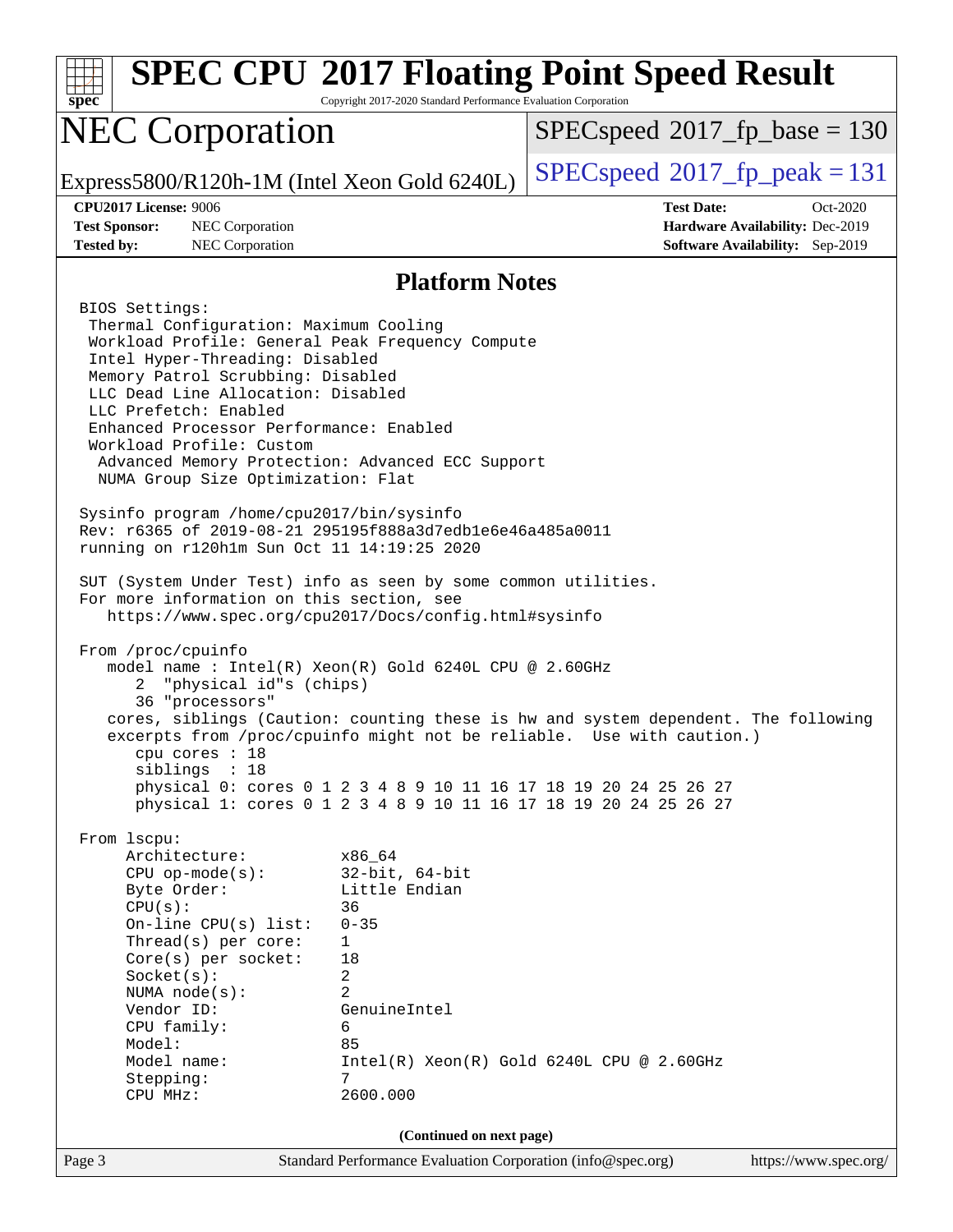

# **[SPEC CPU](http://www.spec.org/auto/cpu2017/Docs/result-fields.html#SPECCPU2017FloatingPointSpeedResult)[2017 Floating Point Speed Result](http://www.spec.org/auto/cpu2017/Docs/result-fields.html#SPECCPU2017FloatingPointSpeedResult)**

Copyright 2017-2020 Standard Performance Evaluation Corporation

# NEC Corporation

[SPECspeed](http://www.spec.org/auto/cpu2017/Docs/result-fields.html#SPECspeed2017fpbase)<sup>®</sup>2017 fp base = 130

Express5800/R120h-1M (Intel Xeon Gold 6240L)  $\left|$  [SPECspeed](http://www.spec.org/auto/cpu2017/Docs/result-fields.html#SPECspeed2017fppeak)®[2017\\_fp\\_peak = 1](http://www.spec.org/auto/cpu2017/Docs/result-fields.html#SPECspeed2017fppeak)31

**[Test Sponsor:](http://www.spec.org/auto/cpu2017/Docs/result-fields.html#TestSponsor)** NEC Corporation **[Hardware Availability:](http://www.spec.org/auto/cpu2017/Docs/result-fields.html#HardwareAvailability)** Dec-2019

**[CPU2017 License:](http://www.spec.org/auto/cpu2017/Docs/result-fields.html#CPU2017License)** 9006 **[Test Date:](http://www.spec.org/auto/cpu2017/Docs/result-fields.html#TestDate)** Oct-2020 **[Tested by:](http://www.spec.org/auto/cpu2017/Docs/result-fields.html#Testedby)** NEC Corporation **[Software Availability:](http://www.spec.org/auto/cpu2017/Docs/result-fields.html#SoftwareAvailability)** Sep-2019

#### **[Platform Notes \(Continued\)](http://www.spec.org/auto/cpu2017/Docs/result-fields.html#PlatformNotes)**

| BogoMIPS:          | 5200.00   |
|--------------------|-----------|
| Virtualization:    | $VT - x$  |
| $L1d$ cache:       | 32K       |
| Lli cache:         | 32K       |
| $L2$ cache:        | 1024K     |
| $L3$ cache:        | 25344K    |
| NUMA node0 CPU(s): | $0 - 17$  |
| NUMA nodel CPU(s): | $18 - 35$ |
|                    |           |

Flags: fpu vme de pse tsc msr pae mce cx8 apic sep mtrr pge mca cmov pat pse36 clflush dts acpi mmx fxsr sse sse2 ss ht tm pbe syscall nx pdpe1gb rdtscp lm constant\_tsc art arch\_perfmon pebs bts rep\_good nopl xtopology nonstop\_tsc aperfmperf eagerfpu pni pclmulqdq dtes64 monitor ds\_cpl vmx smx est tm2 ssse3 sdbg fma cx16 xtpr pdcm pcid dca sse4\_1 sse4\_2 x2apic movbe popcnt tsc\_deadline\_timer aes xsave avx f16c rdrand lahf\_lm abm 3dnowprefetch epb cat\_l3 cdp\_l3 invpcid\_single intel\_ppin intel\_pt ssbd mba ibrs ibpb stibp ibrs\_enhanced tpr\_shadow vnmi flexpriority ept vpid fsgsbase tsc\_adjust bmi1 hle avx2 smep bmi2 erms invpcid rtm cqm mpx rdt\_a avx512f avx512dq rdseed adx smap clflushopt clwb avx512cd avx512bw avx512vl xsaveopt xsavec xgetbv1 cqm\_llc cqm\_occup\_llc cqm\_mbm\_total cqm\_mbm\_local dtherm ida arat pln pts pku ospke avx512\_vnni md\_clear spec\_ctrl intel\_stibp flush\_l1d arch\_capabilities

```
 /proc/cpuinfo cache data
    cache size : 25344 KB
```
 From numactl --hardware WARNING: a numactl 'node' might or might not correspond to a physical chip. available: 2 nodes (0-1) node 0 cpus: 0 1 2 3 4 5 6 7 8 9 10 11 12 13 14 15 16 17 node 0 size: 196264 MB node 0 free: 191654 MB node 1 cpus: 18 19 20 21 22 23 24 25 26 27 28 29 30 31 32 33 34 35 node 1 size: 196607 MB node 1 free: 192060 MB node distances: node 0 1 0: 10 21 1: 21 10 From /proc/meminfo MemTotal: 395923496 kB HugePages\_Total: 0 Hugepagesize: 2048 kB From /etc/\*release\* /etc/\*version\* os-release: NAME="Red Hat Enterprise Linux Server" VERSION="7.7 (Maipo)"

**(Continued on next page)**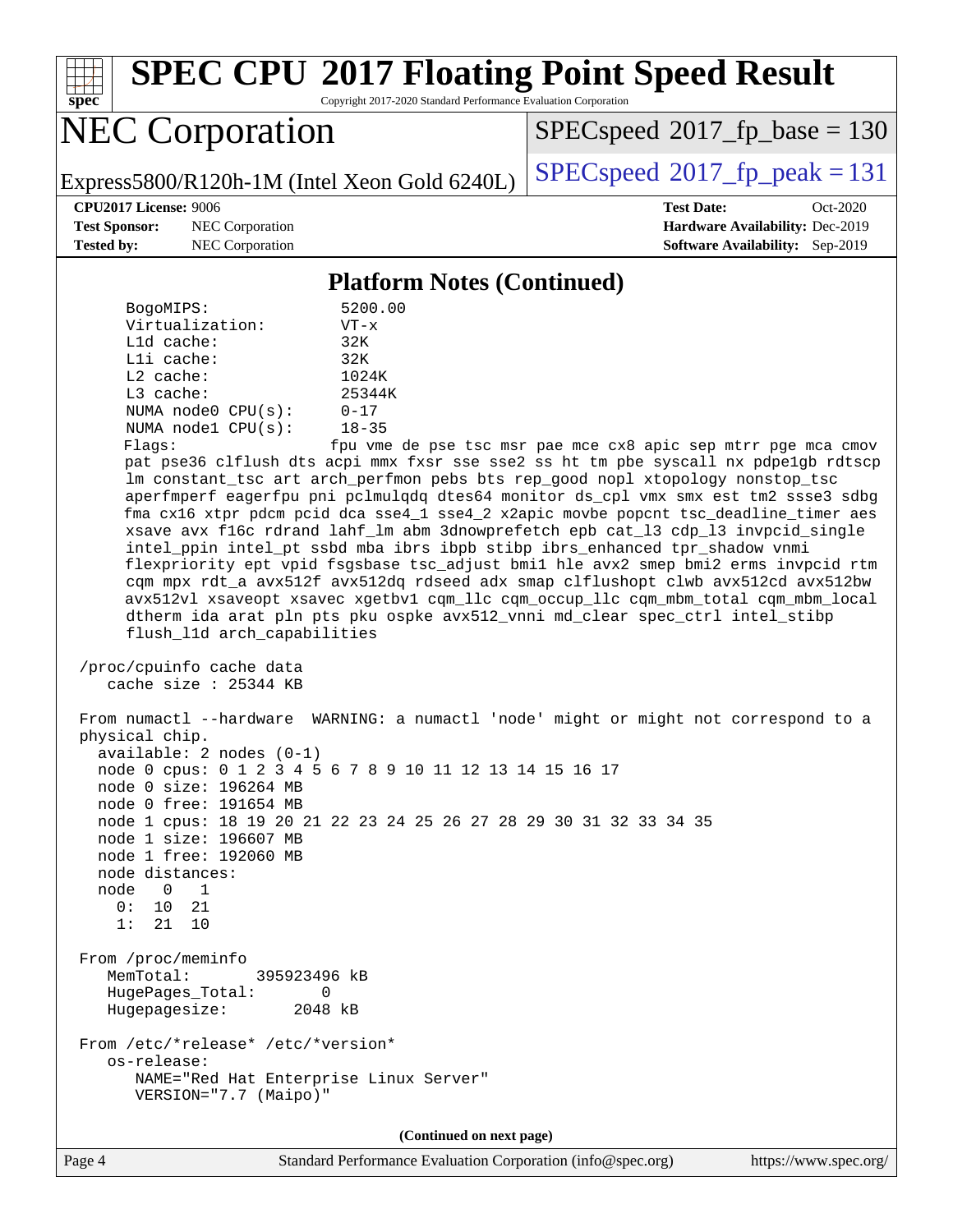| spec <sup>®</sup>                                                         | <b>SPEC CPU®2017 Floating Point Speed Result</b><br>Copyright 2017-2020 Standard Performance Evaluation Corporation                                                                                                                                                                                                                                                                                    |                                                                                                                                                                                                                                                                                              |  |  |
|---------------------------------------------------------------------------|--------------------------------------------------------------------------------------------------------------------------------------------------------------------------------------------------------------------------------------------------------------------------------------------------------------------------------------------------------------------------------------------------------|----------------------------------------------------------------------------------------------------------------------------------------------------------------------------------------------------------------------------------------------------------------------------------------------|--|--|
| <b>NEC Corporation</b><br>Express5800/R120h-1M (Intel Xeon Gold 6240L)    |                                                                                                                                                                                                                                                                                                                                                                                                        | $SPEC speed^{\circ}2017\_fp\_base = 130$                                                                                                                                                                                                                                                     |  |  |
|                                                                           |                                                                                                                                                                                                                                                                                                                                                                                                        | $SPEC speed^{\circ}2017$ fp peak = 131                                                                                                                                                                                                                                                       |  |  |
| <b>CPU2017 License: 9006</b><br><b>Test Sponsor:</b><br><b>Tested by:</b> | NEC Corporation<br>NEC Corporation                                                                                                                                                                                                                                                                                                                                                                     | <b>Test Date:</b><br>Oct-2020<br>Hardware Availability: Dec-2019<br><b>Software Availability:</b> Sep-2019                                                                                                                                                                                   |  |  |
|                                                                           | <b>Platform Notes (Continued)</b>                                                                                                                                                                                                                                                                                                                                                                      |                                                                                                                                                                                                                                                                                              |  |  |
| uname $-a$ :                                                              | ID="rhel"<br>ID_LIKE="fedora"<br>VARIANT="Server"<br>VARIANT_ID="server"<br>VERSION_ID="7.7"<br>PRETTY_NAME="Red Hat Enterprise Linux Server 7.7 (Maipo)"<br>redhat-release: Red Hat Enterprise Linux Server release 7.7 (Maipo)<br>system-release: Red Hat Enterprise Linux Server release 7.7 (Maipo)<br>system-release-cpe: cpe:/o:redhat:enterprise_linux:7.7:ga:server<br>x86_64 x86_64 GNU/Linux | Linux r120hlm 3.10.0-1062.1.1.el7.x86_64 #1 SMP Tue Aug 13 18:39:59 UTC 2019 x86_64                                                                                                                                                                                                          |  |  |
|                                                                           | Kernel self-reported vulnerability status:                                                                                                                                                                                                                                                                                                                                                             |                                                                                                                                                                                                                                                                                              |  |  |
|                                                                           | CVE-2018-3620 (L1 Terminal Fault):<br>Microarchitectural Data Sampling:<br>CVE-2017-5754 (Meltdown):<br>CVE-2017-5753 (Spectre variant 1):<br>$CVE-2017-5715$ (Spectre variant 2):                                                                                                                                                                                                                     | Not affected<br>Not affected<br>Not affected<br>CVE-2018-3639 (Speculative Store Bypass): Mitigation: Speculative Store Bypass disabled<br>via prctl and seccomp<br>Mitigation: Load fences, usercopy/swapgs<br>barriers and __user pointer sanitization<br>Mitigation: Full retpoline, IBPB |  |  |
|                                                                           | run-level 3 Oct 11 14:13                                                                                                                                                                                                                                                                                                                                                                               |                                                                                                                                                                                                                                                                                              |  |  |
|                                                                           | SPEC is set to: /home/cpu2017<br>Type Size Used Avail Use% Mounted on<br>Filesystem<br>/dev/sda3<br>ext4 908G 184G 678G 22% /                                                                                                                                                                                                                                                                          |                                                                                                                                                                                                                                                                                              |  |  |
| BIOS:                                                                     | From /sys/devices/virtual/dmi/id<br>NEC U32 03/09/2020<br>Vendor: NEC<br>Product: Express5800/R120h-1M<br>Serial: JPN0084094                                                                                                                                                                                                                                                                           |                                                                                                                                                                                                                                                                                              |  |  |
| Memory:                                                                   | this section. The 'dmidecode' program reads system data which is "intended to allow<br>hardware to be accurately determined", but the intent may not be met, as there are<br>frequent changes to hardware, firmware, and the "DMTF SMBIOS" standard.<br>24x HPE P03050-091 16 GB 2 rank 2933                                                                                                           | Additional information from dmidecode follows. WARNING: Use caution when you interpret                                                                                                                                                                                                       |  |  |
|                                                                           | (End of data from sysinfo program)                                                                                                                                                                                                                                                                                                                                                                     |                                                                                                                                                                                                                                                                                              |  |  |
|                                                                           |                                                                                                                                                                                                                                                                                                                                                                                                        |                                                                                                                                                                                                                                                                                              |  |  |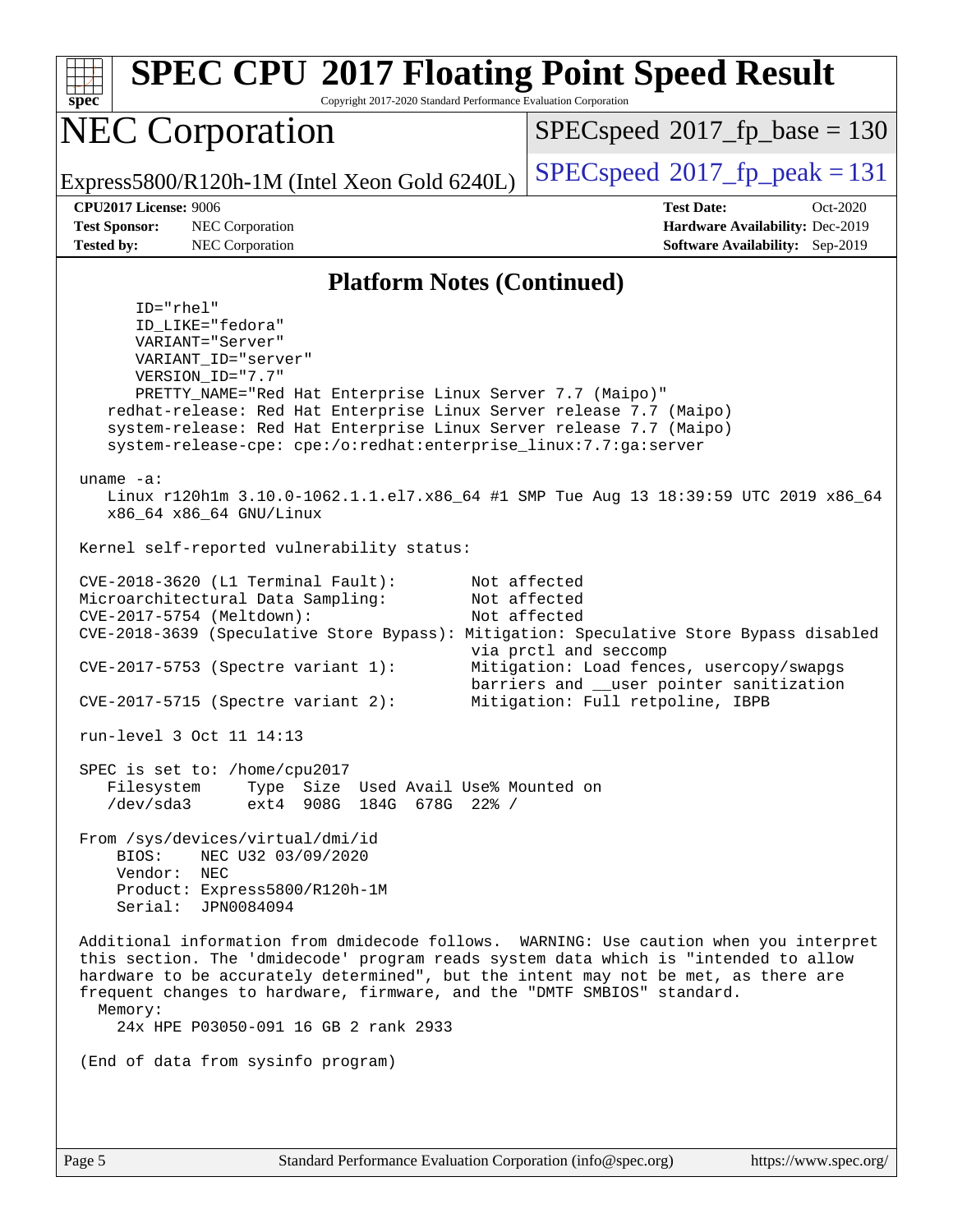| <b>NEC Corporation</b>                                                                                                                                                                                                                              | $SPEC speed^{\circ}2017$ fp base = 130                             |  |  |  |
|-----------------------------------------------------------------------------------------------------------------------------------------------------------------------------------------------------------------------------------------------------|--------------------------------------------------------------------|--|--|--|
| Express5800/R120h-1M (Intel Xeon Gold 6240L)                                                                                                                                                                                                        | $SPEC speed^{\circ}2017$ [p_peak = 131                             |  |  |  |
| CPU2017 License: 9006                                                                                                                                                                                                                               | <b>Test Date:</b><br>Oct-2020                                      |  |  |  |
| <b>Test Sponsor:</b><br><b>NEC Corporation</b><br>NEC Corporation<br><b>Tested by:</b>                                                                                                                                                              | Hardware Availability: Dec-2019<br>Software Availability: Sep-2019 |  |  |  |
| <b>Compiler Version Notes</b>                                                                                                                                                                                                                       |                                                                    |  |  |  |
|                                                                                                                                                                                                                                                     |                                                                    |  |  |  |
| 619.1bm_s(base, peak) 638.imagick_s(base, peak)<br>C<br>644.nab_s(base, peak)                                                                                                                                                                       |                                                                    |  |  |  |
| Intel(R) C Intel(R) 64 Compiler for applications running on Intel(R) 64,<br>Version 19.0.4.227 Build 20190416<br>Copyright (C) 1985-2019 Intel Corporation. All rights reserved.                                                                    |                                                                    |  |  |  |
|                                                                                                                                                                                                                                                     |                                                                    |  |  |  |
| $C++$ , C, Fortran   607.cactuBSSN_s(base, peak)                                                                                                                                                                                                    |                                                                    |  |  |  |
| Intel(R) $C++$ Intel(R) 64 Compiler for applications running on Intel(R) 64,<br>Version 19.0.4.227 Build 20190416                                                                                                                                   |                                                                    |  |  |  |
| Copyright (C) 1985-2019 Intel Corporation. All rights reserved.<br>Intel(R) C Intel(R) 64 Compiler for applications running on Intel(R) 64,<br>Version 19.0.4.227 Build 20190416                                                                    |                                                                    |  |  |  |
| Copyright (C) 1985-2019 Intel Corporation. All rights reserved.<br>$Intel(R)$ Fortran Intel(R) 64 Compiler for applications running on Intel(R)<br>64, Version 19.0.4.227 Build 20190416                                                            |                                                                    |  |  |  |
| Copyright (C) 1985-2019 Intel Corporation. All rights reserved.                                                                                                                                                                                     |                                                                    |  |  |  |
| 603.bwaves_s(base, peak) 649.fotonik3d_s(base, peak)<br>Fortran<br>654.roms_s(base, peak)                                                                                                                                                           | ---------------------                                              |  |  |  |
| $Intel(R)$ Fortran Intel(R) 64 Compiler for applications running on Intel(R)<br>64, Version 19.0.4.227 Build 20190416                                                                                                                               |                                                                    |  |  |  |
| Copyright (C) 1985-2019 Intel Corporation. All rights reserved.                                                                                                                                                                                     |                                                                    |  |  |  |
| 621.wrf_s(base, peak) 627.cam4_s(base, peak)<br>Fortran, C                                                                                                                                                                                          |                                                                    |  |  |  |
| 628.pop2_s(base, peak)                                                                                                                                                                                                                              |                                                                    |  |  |  |
| $Intel(R)$ Fortran Intel(R) 64 Compiler for applications running on Intel(R)<br>64, Version 19.0.4.227 Build 20190416                                                                                                                               |                                                                    |  |  |  |
| Copyright (C) 1985-2019 Intel Corporation. All rights reserved.<br>Intel(R) C Intel(R) 64 Compiler for applications running on Intel(R) 64,<br>Version 19.0.4.227 Build 20190416<br>Copyright (C) 1985-2019 Intel Corporation. All rights reserved. |                                                                    |  |  |  |
|                                                                                                                                                                                                                                                     |                                                                    |  |  |  |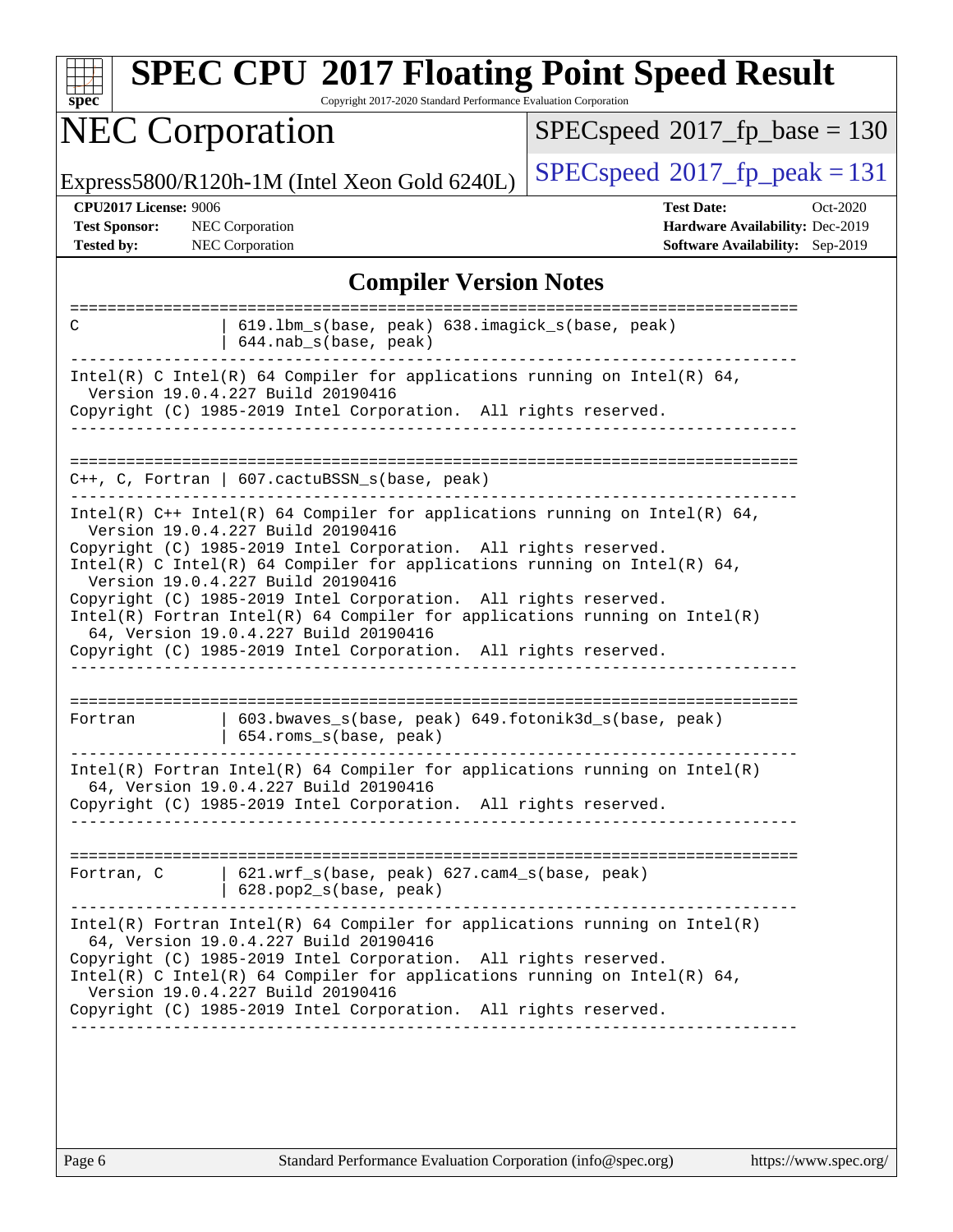| spe<br>Ľ<br>۹ |  |  |  |  |  |
|---------------|--|--|--|--|--|

# **[SPEC CPU](http://www.spec.org/auto/cpu2017/Docs/result-fields.html#SPECCPU2017FloatingPointSpeedResult)[2017 Floating Point Speed Result](http://www.spec.org/auto/cpu2017/Docs/result-fields.html#SPECCPU2017FloatingPointSpeedResult)**

Copyright 2017-2020 Standard Performance Evaluation Corporation

# NEC Corporation

[SPECspeed](http://www.spec.org/auto/cpu2017/Docs/result-fields.html#SPECspeed2017fpbase)<sup>®</sup>2017 fp base = 130

Express5800/R120h-1M (Intel Xeon Gold 6240L)  $\left|$  [SPECspeed](http://www.spec.org/auto/cpu2017/Docs/result-fields.html#SPECspeed2017fppeak)®[2017\\_fp\\_peak = 1](http://www.spec.org/auto/cpu2017/Docs/result-fields.html#SPECspeed2017fppeak)31

**[Test Sponsor:](http://www.spec.org/auto/cpu2017/Docs/result-fields.html#TestSponsor)** NEC Corporation **[Hardware Availability:](http://www.spec.org/auto/cpu2017/Docs/result-fields.html#HardwareAvailability)** Dec-2019 **[Tested by:](http://www.spec.org/auto/cpu2017/Docs/result-fields.html#Testedby)** NEC Corporation **[Software Availability:](http://www.spec.org/auto/cpu2017/Docs/result-fields.html#SoftwareAvailability)** Sep-2019

**[CPU2017 License:](http://www.spec.org/auto/cpu2017/Docs/result-fields.html#CPU2017License)** 9006 **[Test Date:](http://www.spec.org/auto/cpu2017/Docs/result-fields.html#TestDate)** Oct-2020

### **[Base Compiler Invocation](http://www.spec.org/auto/cpu2017/Docs/result-fields.html#BaseCompilerInvocation)**

[C benchmarks:](http://www.spec.org/auto/cpu2017/Docs/result-fields.html#Cbenchmarks) [icc -m64 -std=c11](http://www.spec.org/cpu2017/results/res2020q4/cpu2017-20201012-24179.flags.html#user_CCbase_intel_icc_64bit_c11_33ee0cdaae7deeeab2a9725423ba97205ce30f63b9926c2519791662299b76a0318f32ddfffdc46587804de3178b4f9328c46fa7c2b0cd779d7a61945c91cd35)

[Fortran benchmarks](http://www.spec.org/auto/cpu2017/Docs/result-fields.html#Fortranbenchmarks): [ifort -m64](http://www.spec.org/cpu2017/results/res2020q4/cpu2017-20201012-24179.flags.html#user_FCbase_intel_ifort_64bit_24f2bb282fbaeffd6157abe4f878425411749daecae9a33200eee2bee2fe76f3b89351d69a8130dd5949958ce389cf37ff59a95e7a40d588e8d3a57e0c3fd751)

[Benchmarks using both Fortran and C:](http://www.spec.org/auto/cpu2017/Docs/result-fields.html#BenchmarksusingbothFortranandC) [ifort -m64](http://www.spec.org/cpu2017/results/res2020q4/cpu2017-20201012-24179.flags.html#user_CC_FCbase_intel_ifort_64bit_24f2bb282fbaeffd6157abe4f878425411749daecae9a33200eee2bee2fe76f3b89351d69a8130dd5949958ce389cf37ff59a95e7a40d588e8d3a57e0c3fd751) [icc -m64 -std=c11](http://www.spec.org/cpu2017/results/res2020q4/cpu2017-20201012-24179.flags.html#user_CC_FCbase_intel_icc_64bit_c11_33ee0cdaae7deeeab2a9725423ba97205ce30f63b9926c2519791662299b76a0318f32ddfffdc46587804de3178b4f9328c46fa7c2b0cd779d7a61945c91cd35)

[Benchmarks using Fortran, C, and C++:](http://www.spec.org/auto/cpu2017/Docs/result-fields.html#BenchmarksusingFortranCandCXX) [icpc -m64](http://www.spec.org/cpu2017/results/res2020q4/cpu2017-20201012-24179.flags.html#user_CC_CXX_FCbase_intel_icpc_64bit_4ecb2543ae3f1412ef961e0650ca070fec7b7afdcd6ed48761b84423119d1bf6bdf5cad15b44d48e7256388bc77273b966e5eb805aefd121eb22e9299b2ec9d9) [icc -m64 -std=c11](http://www.spec.org/cpu2017/results/res2020q4/cpu2017-20201012-24179.flags.html#user_CC_CXX_FCbase_intel_icc_64bit_c11_33ee0cdaae7deeeab2a9725423ba97205ce30f63b9926c2519791662299b76a0318f32ddfffdc46587804de3178b4f9328c46fa7c2b0cd779d7a61945c91cd35) [ifort -m64](http://www.spec.org/cpu2017/results/res2020q4/cpu2017-20201012-24179.flags.html#user_CC_CXX_FCbase_intel_ifort_64bit_24f2bb282fbaeffd6157abe4f878425411749daecae9a33200eee2bee2fe76f3b89351d69a8130dd5949958ce389cf37ff59a95e7a40d588e8d3a57e0c3fd751)

### **[Base Portability Flags](http://www.spec.org/auto/cpu2017/Docs/result-fields.html#BasePortabilityFlags)**

 603.bwaves\_s: [-DSPEC\\_LP64](http://www.spec.org/cpu2017/results/res2020q4/cpu2017-20201012-24179.flags.html#suite_basePORTABILITY603_bwaves_s_DSPEC_LP64) 607.cactuBSSN\_s: [-DSPEC\\_LP64](http://www.spec.org/cpu2017/results/res2020q4/cpu2017-20201012-24179.flags.html#suite_basePORTABILITY607_cactuBSSN_s_DSPEC_LP64) 619.lbm\_s: [-DSPEC\\_LP64](http://www.spec.org/cpu2017/results/res2020q4/cpu2017-20201012-24179.flags.html#suite_basePORTABILITY619_lbm_s_DSPEC_LP64) 621.wrf\_s: [-DSPEC\\_LP64](http://www.spec.org/cpu2017/results/res2020q4/cpu2017-20201012-24179.flags.html#suite_basePORTABILITY621_wrf_s_DSPEC_LP64) [-DSPEC\\_CASE\\_FLAG](http://www.spec.org/cpu2017/results/res2020q4/cpu2017-20201012-24179.flags.html#b621.wrf_s_baseCPORTABILITY_DSPEC_CASE_FLAG) [-convert big\\_endian](http://www.spec.org/cpu2017/results/res2020q4/cpu2017-20201012-24179.flags.html#user_baseFPORTABILITY621_wrf_s_convert_big_endian_c3194028bc08c63ac5d04de18c48ce6d347e4e562e8892b8bdbdc0214820426deb8554edfa529a3fb25a586e65a3d812c835984020483e7e73212c4d31a38223) 627.cam4\_s: [-DSPEC\\_LP64](http://www.spec.org/cpu2017/results/res2020q4/cpu2017-20201012-24179.flags.html#suite_basePORTABILITY627_cam4_s_DSPEC_LP64) [-DSPEC\\_CASE\\_FLAG](http://www.spec.org/cpu2017/results/res2020q4/cpu2017-20201012-24179.flags.html#b627.cam4_s_baseCPORTABILITY_DSPEC_CASE_FLAG) 628.pop2\_s: [-DSPEC\\_LP64](http://www.spec.org/cpu2017/results/res2020q4/cpu2017-20201012-24179.flags.html#suite_basePORTABILITY628_pop2_s_DSPEC_LP64) [-DSPEC\\_CASE\\_FLAG](http://www.spec.org/cpu2017/results/res2020q4/cpu2017-20201012-24179.flags.html#b628.pop2_s_baseCPORTABILITY_DSPEC_CASE_FLAG) [-convert big\\_endian](http://www.spec.org/cpu2017/results/res2020q4/cpu2017-20201012-24179.flags.html#user_baseFPORTABILITY628_pop2_s_convert_big_endian_c3194028bc08c63ac5d04de18c48ce6d347e4e562e8892b8bdbdc0214820426deb8554edfa529a3fb25a586e65a3d812c835984020483e7e73212c4d31a38223) [-assume byterecl](http://www.spec.org/cpu2017/results/res2020q4/cpu2017-20201012-24179.flags.html#user_baseFPORTABILITY628_pop2_s_assume_byterecl_7e47d18b9513cf18525430bbf0f2177aa9bf368bc7a059c09b2c06a34b53bd3447c950d3f8d6c70e3faf3a05c8557d66a5798b567902e8849adc142926523472) 638.imagick\_s: [-DSPEC\\_LP64](http://www.spec.org/cpu2017/results/res2020q4/cpu2017-20201012-24179.flags.html#suite_basePORTABILITY638_imagick_s_DSPEC_LP64) 644.nab\_s: [-DSPEC\\_LP64](http://www.spec.org/cpu2017/results/res2020q4/cpu2017-20201012-24179.flags.html#suite_basePORTABILITY644_nab_s_DSPEC_LP64) 649.fotonik3d\_s: [-DSPEC\\_LP64](http://www.spec.org/cpu2017/results/res2020q4/cpu2017-20201012-24179.flags.html#suite_basePORTABILITY649_fotonik3d_s_DSPEC_LP64) 654.roms\_s: [-DSPEC\\_LP64](http://www.spec.org/cpu2017/results/res2020q4/cpu2017-20201012-24179.flags.html#suite_basePORTABILITY654_roms_s_DSPEC_LP64)

## **[Base Optimization Flags](http://www.spec.org/auto/cpu2017/Docs/result-fields.html#BaseOptimizationFlags)**

#### [C benchmarks](http://www.spec.org/auto/cpu2017/Docs/result-fields.html#Cbenchmarks): [-xCORE-AVX512](http://www.spec.org/cpu2017/results/res2020q4/cpu2017-20201012-24179.flags.html#user_CCbase_f-xCORE-AVX512) [-ipo](http://www.spec.org/cpu2017/results/res2020q4/cpu2017-20201012-24179.flags.html#user_CCbase_f-ipo) [-O3](http://www.spec.org/cpu2017/results/res2020q4/cpu2017-20201012-24179.flags.html#user_CCbase_f-O3) [-no-prec-div](http://www.spec.org/cpu2017/results/res2020q4/cpu2017-20201012-24179.flags.html#user_CCbase_f-no-prec-div) [-qopt-prefetch](http://www.spec.org/cpu2017/results/res2020q4/cpu2017-20201012-24179.flags.html#user_CCbase_f-qopt-prefetch) [-ffinite-math-only](http://www.spec.org/cpu2017/results/res2020q4/cpu2017-20201012-24179.flags.html#user_CCbase_f_finite_math_only_cb91587bd2077682c4b38af759c288ed7c732db004271a9512da14a4f8007909a5f1427ecbf1a0fb78ff2a814402c6114ac565ca162485bbcae155b5e4258871) [-qopt-mem-layout-trans=4](http://www.spec.org/cpu2017/results/res2020q4/cpu2017-20201012-24179.flags.html#user_CCbase_f-qopt-mem-layout-trans_fa39e755916c150a61361b7846f310bcdf6f04e385ef281cadf3647acec3f0ae266d1a1d22d972a7087a248fd4e6ca390a3634700869573d231a252c784941a8) [-qopenmp](http://www.spec.org/cpu2017/results/res2020q4/cpu2017-20201012-24179.flags.html#user_CCbase_qopenmp_16be0c44f24f464004c6784a7acb94aca937f053568ce72f94b139a11c7c168634a55f6653758ddd83bcf7b8463e8028bb0b48b77bcddc6b78d5d95bb1df2967) [-DSPEC\\_OPENMP](http://www.spec.org/cpu2017/results/res2020q4/cpu2017-20201012-24179.flags.html#suite_CCbase_DSPEC_OPENMP) [Fortran benchmarks](http://www.spec.org/auto/cpu2017/Docs/result-fields.html#Fortranbenchmarks): -DSPEC OPENMP [-xCORE-AVX512](http://www.spec.org/cpu2017/results/res2020q4/cpu2017-20201012-24179.flags.html#user_FCbase_f-xCORE-AVX512) [-ipo](http://www.spec.org/cpu2017/results/res2020q4/cpu2017-20201012-24179.flags.html#user_FCbase_f-ipo) [-O3](http://www.spec.org/cpu2017/results/res2020q4/cpu2017-20201012-24179.flags.html#user_FCbase_f-O3) [-no-prec-div](http://www.spec.org/cpu2017/results/res2020q4/cpu2017-20201012-24179.flags.html#user_FCbase_f-no-prec-div) [-qopt-prefetch](http://www.spec.org/cpu2017/results/res2020q4/cpu2017-20201012-24179.flags.html#user_FCbase_f-qopt-prefetch) [-ffinite-math-only](http://www.spec.org/cpu2017/results/res2020q4/cpu2017-20201012-24179.flags.html#user_FCbase_f_finite_math_only_cb91587bd2077682c4b38af759c288ed7c732db004271a9512da14a4f8007909a5f1427ecbf1a0fb78ff2a814402c6114ac565ca162485bbcae155b5e4258871) [-qopt-mem-layout-trans=4](http://www.spec.org/cpu2017/results/res2020q4/cpu2017-20201012-24179.flags.html#user_FCbase_f-qopt-mem-layout-trans_fa39e755916c150a61361b7846f310bcdf6f04e385ef281cadf3647acec3f0ae266d1a1d22d972a7087a248fd4e6ca390a3634700869573d231a252c784941a8) [-qopenmp](http://www.spec.org/cpu2017/results/res2020q4/cpu2017-20201012-24179.flags.html#user_FCbase_qopenmp_16be0c44f24f464004c6784a7acb94aca937f053568ce72f94b139a11c7c168634a55f6653758ddd83bcf7b8463e8028bb0b48b77bcddc6b78d5d95bb1df2967) [-nostandard-realloc-lhs](http://www.spec.org/cpu2017/results/res2020q4/cpu2017-20201012-24179.flags.html#user_FCbase_f_2003_std_realloc_82b4557e90729c0f113870c07e44d33d6f5a304b4f63d4c15d2d0f1fab99f5daaed73bdb9275d9ae411527f28b936061aa8b9c8f2d63842963b95c9dd6426b8a) [Benchmarks using both Fortran and C](http://www.spec.org/auto/cpu2017/Docs/result-fields.html#BenchmarksusingbothFortranandC): [-xCORE-AVX512](http://www.spec.org/cpu2017/results/res2020q4/cpu2017-20201012-24179.flags.html#user_CC_FCbase_f-xCORE-AVX512) [-ipo](http://www.spec.org/cpu2017/results/res2020q4/cpu2017-20201012-24179.flags.html#user_CC_FCbase_f-ipo) [-O3](http://www.spec.org/cpu2017/results/res2020q4/cpu2017-20201012-24179.flags.html#user_CC_FCbase_f-O3) [-no-prec-div](http://www.spec.org/cpu2017/results/res2020q4/cpu2017-20201012-24179.flags.html#user_CC_FCbase_f-no-prec-div) [-qopt-prefetch](http://www.spec.org/cpu2017/results/res2020q4/cpu2017-20201012-24179.flags.html#user_CC_FCbase_f-qopt-prefetch) [-ffinite-math-only](http://www.spec.org/cpu2017/results/res2020q4/cpu2017-20201012-24179.flags.html#user_CC_FCbase_f_finite_math_only_cb91587bd2077682c4b38af759c288ed7c732db004271a9512da14a4f8007909a5f1427ecbf1a0fb78ff2a814402c6114ac565ca162485bbcae155b5e4258871) [-qopt-mem-layout-trans=4](http://www.spec.org/cpu2017/results/res2020q4/cpu2017-20201012-24179.flags.html#user_CC_FCbase_f-qopt-mem-layout-trans_fa39e755916c150a61361b7846f310bcdf6f04e385ef281cadf3647acec3f0ae266d1a1d22d972a7087a248fd4e6ca390a3634700869573d231a252c784941a8) [-qopenmp](http://www.spec.org/cpu2017/results/res2020q4/cpu2017-20201012-24179.flags.html#user_CC_FCbase_qopenmp_16be0c44f24f464004c6784a7acb94aca937f053568ce72f94b139a11c7c168634a55f6653758ddd83bcf7b8463e8028bb0b48b77bcddc6b78d5d95bb1df2967) [-DSPEC\\_OPENMP](http://www.spec.org/cpu2017/results/res2020q4/cpu2017-20201012-24179.flags.html#suite_CC_FCbase_DSPEC_OPENMP) [-nostandard-realloc-lhs](http://www.spec.org/cpu2017/results/res2020q4/cpu2017-20201012-24179.flags.html#user_CC_FCbase_f_2003_std_realloc_82b4557e90729c0f113870c07e44d33d6f5a304b4f63d4c15d2d0f1fab99f5daaed73bdb9275d9ae411527f28b936061aa8b9c8f2d63842963b95c9dd6426b8a) **(Continued on next page)**

Page 7 Standard Performance Evaluation Corporation [\(info@spec.org\)](mailto:info@spec.org) <https://www.spec.org/>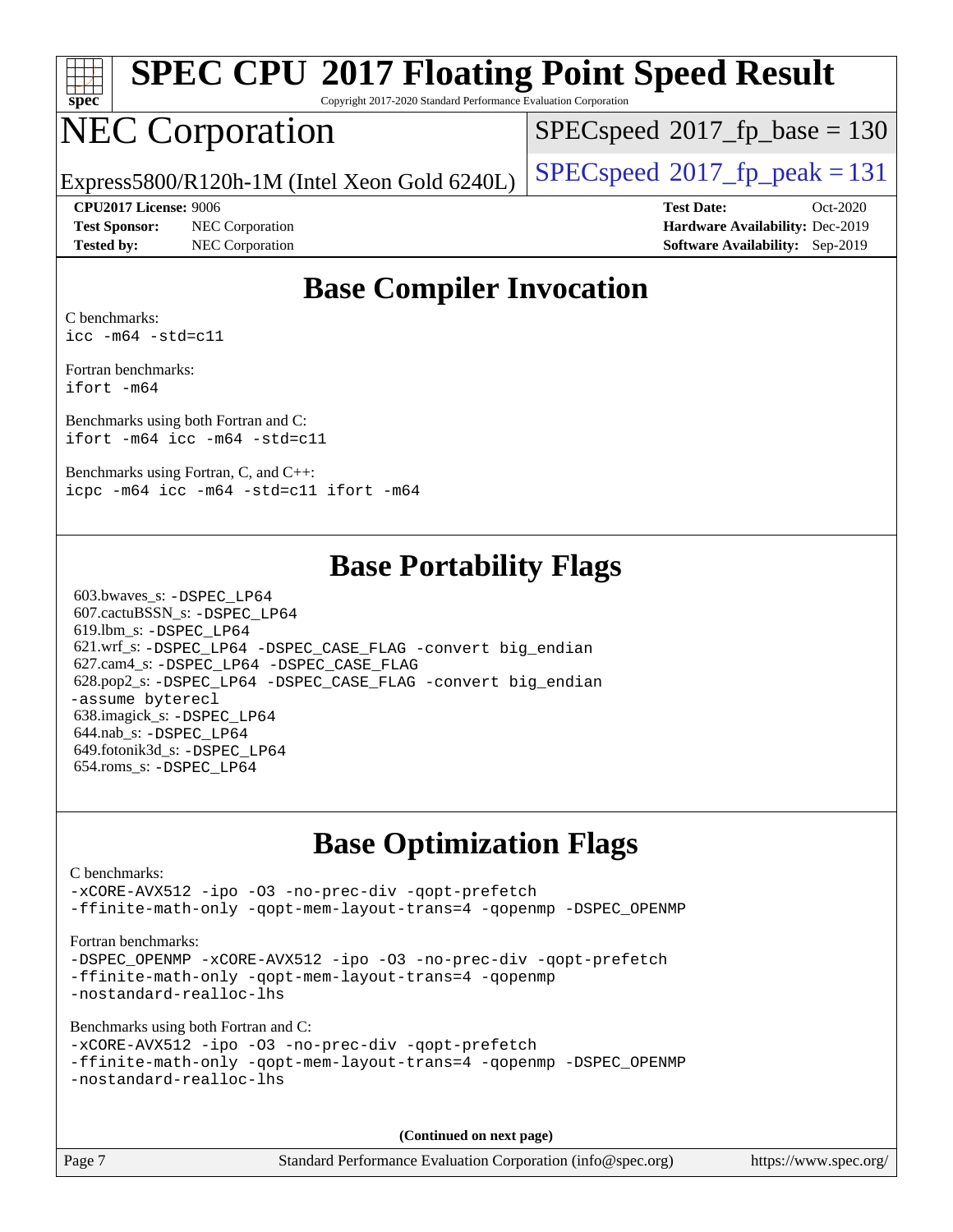

# **[SPEC CPU](http://www.spec.org/auto/cpu2017/Docs/result-fields.html#SPECCPU2017FloatingPointSpeedResult)[2017 Floating Point Speed Result](http://www.spec.org/auto/cpu2017/Docs/result-fields.html#SPECCPU2017FloatingPointSpeedResult)**

Copyright 2017-2020 Standard Performance Evaluation Corporation

## NEC Corporation

[SPECspeed](http://www.spec.org/auto/cpu2017/Docs/result-fields.html#SPECspeed2017fpbase)<sup>®</sup>2017 fp base = 130

Express5800/R120h-1M (Intel Xeon Gold 6240L)  $\big|$  [SPECspeed](http://www.spec.org/auto/cpu2017/Docs/result-fields.html#SPECspeed2017fppeak)®[2017\\_fp\\_peak = 1](http://www.spec.org/auto/cpu2017/Docs/result-fields.html#SPECspeed2017fppeak)31

**[Tested by:](http://www.spec.org/auto/cpu2017/Docs/result-fields.html#Testedby)** NEC Corporation **[Software Availability:](http://www.spec.org/auto/cpu2017/Docs/result-fields.html#SoftwareAvailability)** Sep-2019

**[CPU2017 License:](http://www.spec.org/auto/cpu2017/Docs/result-fields.html#CPU2017License)** 9006 **[Test Date:](http://www.spec.org/auto/cpu2017/Docs/result-fields.html#TestDate)** Oct-2020 **[Test Sponsor:](http://www.spec.org/auto/cpu2017/Docs/result-fields.html#TestSponsor)** NEC Corporation **[Hardware Availability:](http://www.spec.org/auto/cpu2017/Docs/result-fields.html#HardwareAvailability)** Dec-2019

## **[Base Optimization Flags \(Continued\)](http://www.spec.org/auto/cpu2017/Docs/result-fields.html#BaseOptimizationFlags)**

[Benchmarks using Fortran, C, and C++:](http://www.spec.org/auto/cpu2017/Docs/result-fields.html#BenchmarksusingFortranCandCXX)

[-xCORE-AVX512](http://www.spec.org/cpu2017/results/res2020q4/cpu2017-20201012-24179.flags.html#user_CC_CXX_FCbase_f-xCORE-AVX512) [-ipo](http://www.spec.org/cpu2017/results/res2020q4/cpu2017-20201012-24179.flags.html#user_CC_CXX_FCbase_f-ipo) [-O3](http://www.spec.org/cpu2017/results/res2020q4/cpu2017-20201012-24179.flags.html#user_CC_CXX_FCbase_f-O3) [-no-prec-div](http://www.spec.org/cpu2017/results/res2020q4/cpu2017-20201012-24179.flags.html#user_CC_CXX_FCbase_f-no-prec-div) [-qopt-prefetch](http://www.spec.org/cpu2017/results/res2020q4/cpu2017-20201012-24179.flags.html#user_CC_CXX_FCbase_f-qopt-prefetch)

[-ffinite-math-only](http://www.spec.org/cpu2017/results/res2020q4/cpu2017-20201012-24179.flags.html#user_CC_CXX_FCbase_f_finite_math_only_cb91587bd2077682c4b38af759c288ed7c732db004271a9512da14a4f8007909a5f1427ecbf1a0fb78ff2a814402c6114ac565ca162485bbcae155b5e4258871) [-qopt-mem-layout-trans=4](http://www.spec.org/cpu2017/results/res2020q4/cpu2017-20201012-24179.flags.html#user_CC_CXX_FCbase_f-qopt-mem-layout-trans_fa39e755916c150a61361b7846f310bcdf6f04e385ef281cadf3647acec3f0ae266d1a1d22d972a7087a248fd4e6ca390a3634700869573d231a252c784941a8) [-qopenmp](http://www.spec.org/cpu2017/results/res2020q4/cpu2017-20201012-24179.flags.html#user_CC_CXX_FCbase_qopenmp_16be0c44f24f464004c6784a7acb94aca937f053568ce72f94b139a11c7c168634a55f6653758ddd83bcf7b8463e8028bb0b48b77bcddc6b78d5d95bb1df2967) [-DSPEC\\_OPENMP](http://www.spec.org/cpu2017/results/res2020q4/cpu2017-20201012-24179.flags.html#suite_CC_CXX_FCbase_DSPEC_OPENMP) [-nostandard-realloc-lhs](http://www.spec.org/cpu2017/results/res2020q4/cpu2017-20201012-24179.flags.html#user_CC_CXX_FCbase_f_2003_std_realloc_82b4557e90729c0f113870c07e44d33d6f5a304b4f63d4c15d2d0f1fab99f5daaed73bdb9275d9ae411527f28b936061aa8b9c8f2d63842963b95c9dd6426b8a)

**[Peak Compiler Invocation](http://www.spec.org/auto/cpu2017/Docs/result-fields.html#PeakCompilerInvocation)**

[C benchmarks](http://www.spec.org/auto/cpu2017/Docs/result-fields.html#Cbenchmarks): [icc -m64 -std=c11](http://www.spec.org/cpu2017/results/res2020q4/cpu2017-20201012-24179.flags.html#user_CCpeak_intel_icc_64bit_c11_33ee0cdaae7deeeab2a9725423ba97205ce30f63b9926c2519791662299b76a0318f32ddfffdc46587804de3178b4f9328c46fa7c2b0cd779d7a61945c91cd35)

[Fortran benchmarks](http://www.spec.org/auto/cpu2017/Docs/result-fields.html#Fortranbenchmarks): [ifort -m64](http://www.spec.org/cpu2017/results/res2020q4/cpu2017-20201012-24179.flags.html#user_FCpeak_intel_ifort_64bit_24f2bb282fbaeffd6157abe4f878425411749daecae9a33200eee2bee2fe76f3b89351d69a8130dd5949958ce389cf37ff59a95e7a40d588e8d3a57e0c3fd751)

[Benchmarks using both Fortran and C](http://www.spec.org/auto/cpu2017/Docs/result-fields.html#BenchmarksusingbothFortranandC): [ifort -m64](http://www.spec.org/cpu2017/results/res2020q4/cpu2017-20201012-24179.flags.html#user_CC_FCpeak_intel_ifort_64bit_24f2bb282fbaeffd6157abe4f878425411749daecae9a33200eee2bee2fe76f3b89351d69a8130dd5949958ce389cf37ff59a95e7a40d588e8d3a57e0c3fd751) [icc -m64 -std=c11](http://www.spec.org/cpu2017/results/res2020q4/cpu2017-20201012-24179.flags.html#user_CC_FCpeak_intel_icc_64bit_c11_33ee0cdaae7deeeab2a9725423ba97205ce30f63b9926c2519791662299b76a0318f32ddfffdc46587804de3178b4f9328c46fa7c2b0cd779d7a61945c91cd35)

[Benchmarks using Fortran, C, and C++:](http://www.spec.org/auto/cpu2017/Docs/result-fields.html#BenchmarksusingFortranCandCXX) [icpc -m64](http://www.spec.org/cpu2017/results/res2020q4/cpu2017-20201012-24179.flags.html#user_CC_CXX_FCpeak_intel_icpc_64bit_4ecb2543ae3f1412ef961e0650ca070fec7b7afdcd6ed48761b84423119d1bf6bdf5cad15b44d48e7256388bc77273b966e5eb805aefd121eb22e9299b2ec9d9) [icc -m64 -std=c11](http://www.spec.org/cpu2017/results/res2020q4/cpu2017-20201012-24179.flags.html#user_CC_CXX_FCpeak_intel_icc_64bit_c11_33ee0cdaae7deeeab2a9725423ba97205ce30f63b9926c2519791662299b76a0318f32ddfffdc46587804de3178b4f9328c46fa7c2b0cd779d7a61945c91cd35) [ifort -m64](http://www.spec.org/cpu2017/results/res2020q4/cpu2017-20201012-24179.flags.html#user_CC_CXX_FCpeak_intel_ifort_64bit_24f2bb282fbaeffd6157abe4f878425411749daecae9a33200eee2bee2fe76f3b89351d69a8130dd5949958ce389cf37ff59a95e7a40d588e8d3a57e0c3fd751)

## **[Peak Portability Flags](http://www.spec.org/auto/cpu2017/Docs/result-fields.html#PeakPortabilityFlags)**

Same as Base Portability Flags

## **[Peak Optimization Flags](http://www.spec.org/auto/cpu2017/Docs/result-fields.html#PeakOptimizationFlags)**

[C benchmarks](http://www.spec.org/auto/cpu2017/Docs/result-fields.html#Cbenchmarks):

[-xCORE-AVX512](http://www.spec.org/cpu2017/results/res2020q4/cpu2017-20201012-24179.flags.html#user_CCpeak_f-xCORE-AVX512) [-ipo](http://www.spec.org/cpu2017/results/res2020q4/cpu2017-20201012-24179.flags.html#user_CCpeak_f-ipo) [-O3](http://www.spec.org/cpu2017/results/res2020q4/cpu2017-20201012-24179.flags.html#user_CCpeak_f-O3) [-no-prec-div](http://www.spec.org/cpu2017/results/res2020q4/cpu2017-20201012-24179.flags.html#user_CCpeak_f-no-prec-div) [-qopt-prefetch](http://www.spec.org/cpu2017/results/res2020q4/cpu2017-20201012-24179.flags.html#user_CCpeak_f-qopt-prefetch) [-ffinite-math-only](http://www.spec.org/cpu2017/results/res2020q4/cpu2017-20201012-24179.flags.html#user_CCpeak_f_finite_math_only_cb91587bd2077682c4b38af759c288ed7c732db004271a9512da14a4f8007909a5f1427ecbf1a0fb78ff2a814402c6114ac565ca162485bbcae155b5e4258871) [-qopt-mem-layout-trans=4](http://www.spec.org/cpu2017/results/res2020q4/cpu2017-20201012-24179.flags.html#user_CCpeak_f-qopt-mem-layout-trans_fa39e755916c150a61361b7846f310bcdf6f04e385ef281cadf3647acec3f0ae266d1a1d22d972a7087a248fd4e6ca390a3634700869573d231a252c784941a8) [-qopenmp](http://www.spec.org/cpu2017/results/res2020q4/cpu2017-20201012-24179.flags.html#user_CCpeak_qopenmp_16be0c44f24f464004c6784a7acb94aca937f053568ce72f94b139a11c7c168634a55f6653758ddd83bcf7b8463e8028bb0b48b77bcddc6b78d5d95bb1df2967) [-DSPEC\\_OPENMP](http://www.spec.org/cpu2017/results/res2020q4/cpu2017-20201012-24179.flags.html#suite_CCpeak_DSPEC_OPENMP)

[Fortran benchmarks](http://www.spec.org/auto/cpu2017/Docs/result-fields.html#Fortranbenchmarks):

 $603.bwaves$  s: basepeak = yes

 $649.$ fotonik $3d$ <sub>-</sub>s: basepeak = yes

```
 654.roms_s: -DSPEC_OPENMP -xCORE-AVX512 -ipo -O3 -no-prec-div
-qopt-prefetch -ffinite-math-only -qopt-mem-layout-trans=4
-qopenmp -nostandard-realloc-lhs
```
**(Continued on next page)**

Page 8 Standard Performance Evaluation Corporation [\(info@spec.org\)](mailto:info@spec.org) <https://www.spec.org/>